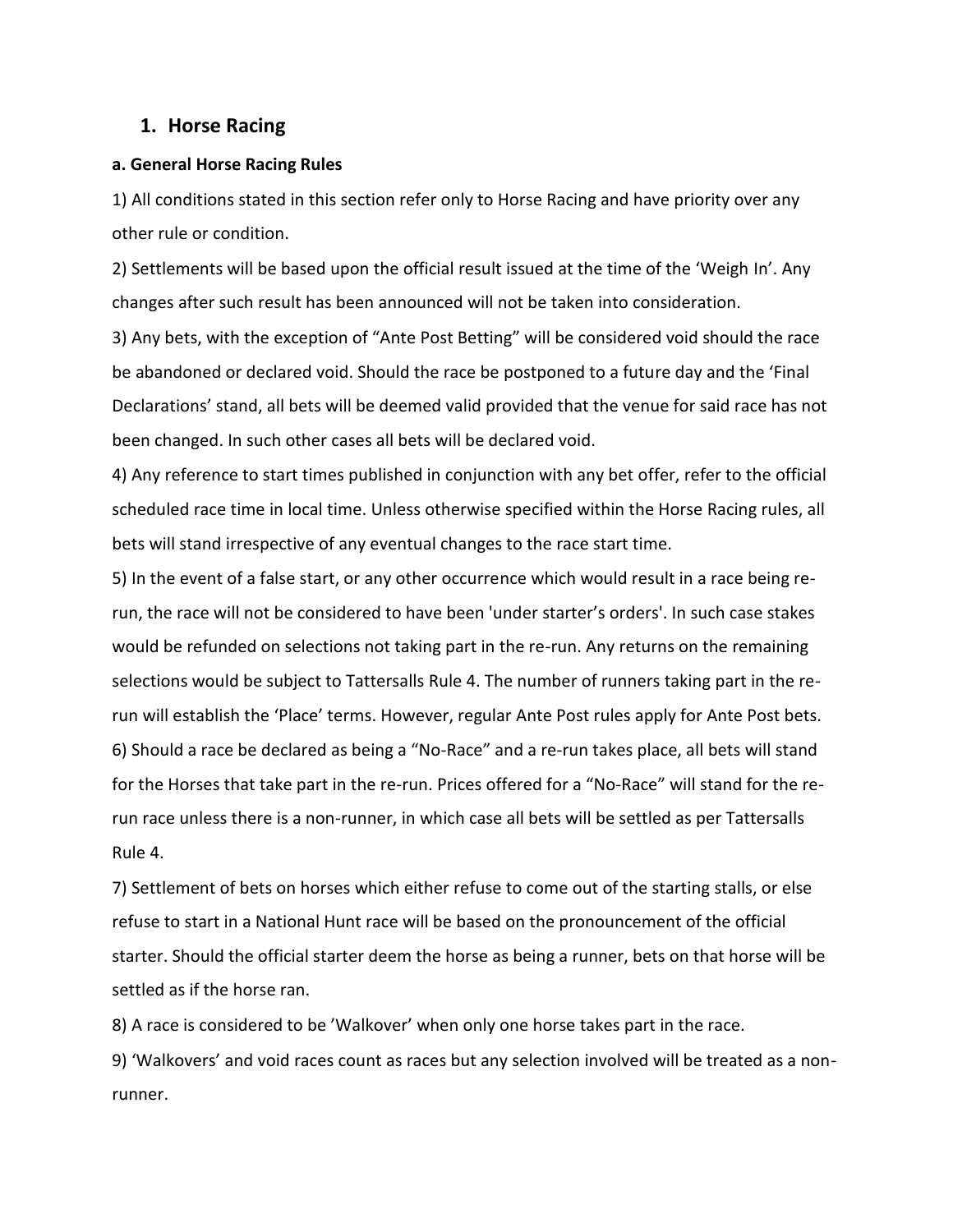10) Should there be any doubt as to whether a bet refers to horse or greyhound racing, horse racing will be given precedence.

11) If a selection is correctly named, then bets will stand on that selection no matter if an incorrect meeting, time or price is appended. When a selection is identified by race time and number, that number will also take precedence over any price taken.

12) In the event of a double engagement and the client requests a specific race time, it will be considered a bet for that race only. If the selection runs in the other race it will be treated as a non-runner.

#### **b. Win Betting & Each Way Betting**

1) A "Win" bet is a single stake on the chosen selection which will only be considered as won if the chosen horse wins the race.

2) An "Each Way" bet (aka EW) refers to a bet where the chosen selection must either Win or else place within the payout terms. The bet is divided in two parts (the "Win" part and the "Place" part) of an equal stake: thus a £1 EW bet will cost a total of £2.

3) All "Each Way" bets are governed by the Starting Price (aka S.P.) place terms. Thus place terms (1/4, 1/5 and number of places paid) will be determined by the number of horses coming 'under starter's orders' and not by the number of declared runners when the bet was placed. In the event of an extra place(s) concession, Unibet reserves the right to change the place dividend. In the event of withdrawals, the extra place concession may reduce proportionately.

4) The following are the terms for "Each Way" betting: 1. Handicap Races:

2-4 runners = Win only

5-7 runners = 1/4 the odds 1, 2

8-11 runners = 1/5 the odds 1, 2, 3

12-15 runners = 1/4 the odds 1, 2, 3 16 or more runners = 1/4 the odds 1, 2, 3, 4

2. Non Handicap Races:

2-4 runners = Win only

5-7 runners =  $1/4$  the odds 1, 2

8 or more runners =  $1/5$  the odds 1, 2, 3

5) All Each-Way Doubles, Trebles, etc., are settled win to win, place to place.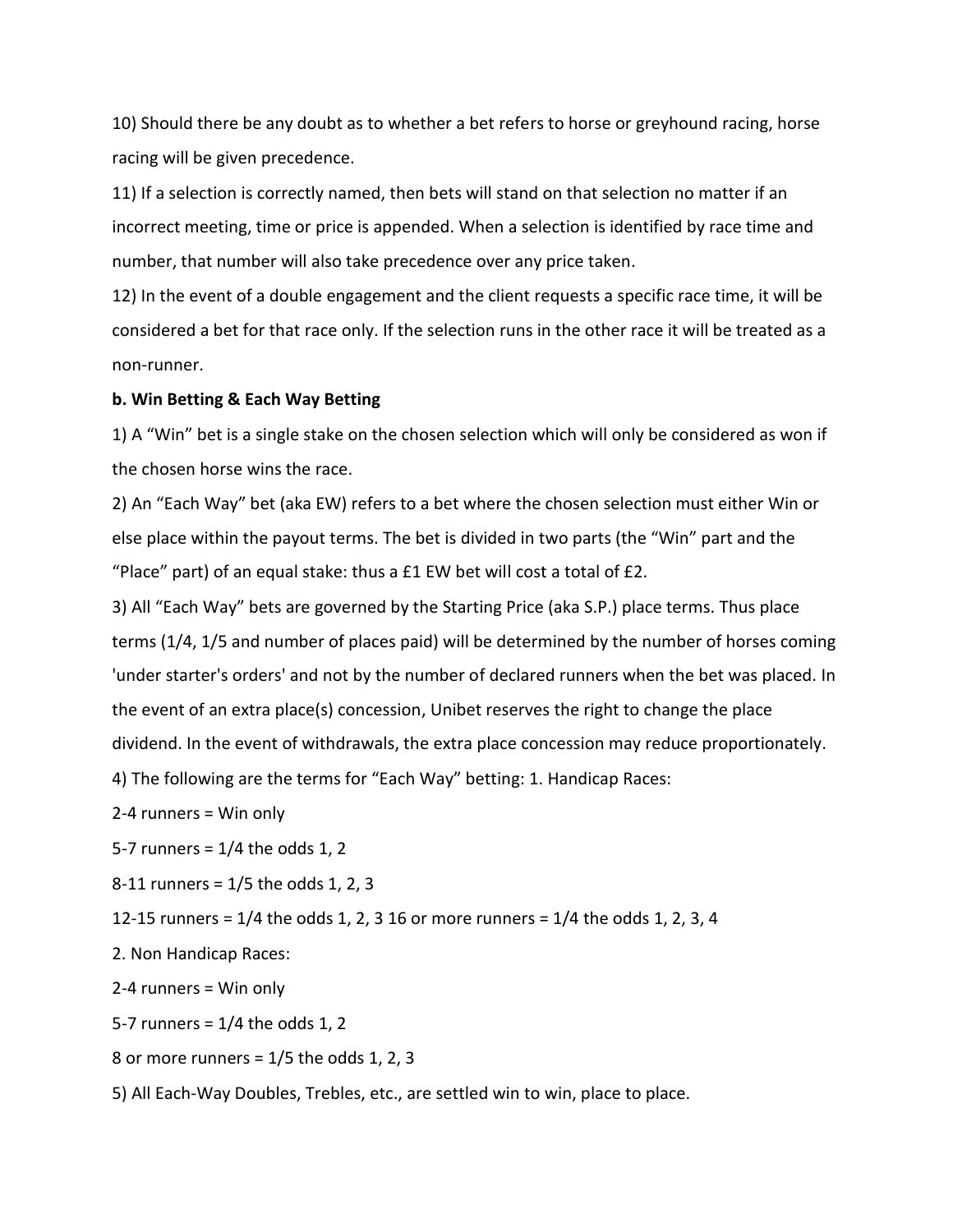6) "Betting Without" refers to the possibility of betting on whether a particular horse will be able to achieve a specific finishing position (Win or Place) should the listed horses be excluded from the computation of the official results.

7) 'Each Way' terms for "Betting Without" markets will be based on the number of runners who actually take part in the race after the listed horses are excluded from the total amount or runners.

8) Tattersalls Rule 4 deductions apply in case of non-runners within "Betting Without" markets.

#### **c. Prices - Early, Board and Starting**

1) It is possible to select from two (2) pricing options: the price at the time of placement or else the Starting Price (SP). The SP refers to the odds for the chosen selection at the start of the race. Should betting be available during the race, the SP will be calculated based on the last available odds for the selection. It is to be noted that SP is not available for Ante Post betting (AP).

2) Early Prices (EP) are the odds offered on the day of the event. These are usually offered between 8 and 10 am on the day of the event until 15 minutes from the start of the race. There might be cases (such as for Saturday racing and high profile meetings), where once the final declarations are known, EP are offered at different timeframes than the ones mentioned above.

3) The alternatives to SP, Board Prices (BP) or Industry Prices (IP) are normally shown around 15 minutes prior to the race.

4) Any bet, other than those placed at SP will result in the settlement being based on the price taken at the time of bet placement, as well as subject to the other rules stated in this section. 5) Stakes placed on EP and BP will be refunded in case a horse is withdrawn "not under orders". Odds on horses within the same race will be subject to Tattersalls Rule 4(c) deductions, if applicable.

6) In cases of withdrawals which result in a new market being formed. All bets taken at EP or BP prior to the new market will be subject to Tattersalls Rule 4(c) deductions, if applicable. 7) Bets are accepted in races of two (2) or more runners for named selections at the current "Board/Show Prices" as transmitted to our service by the official information service (PA),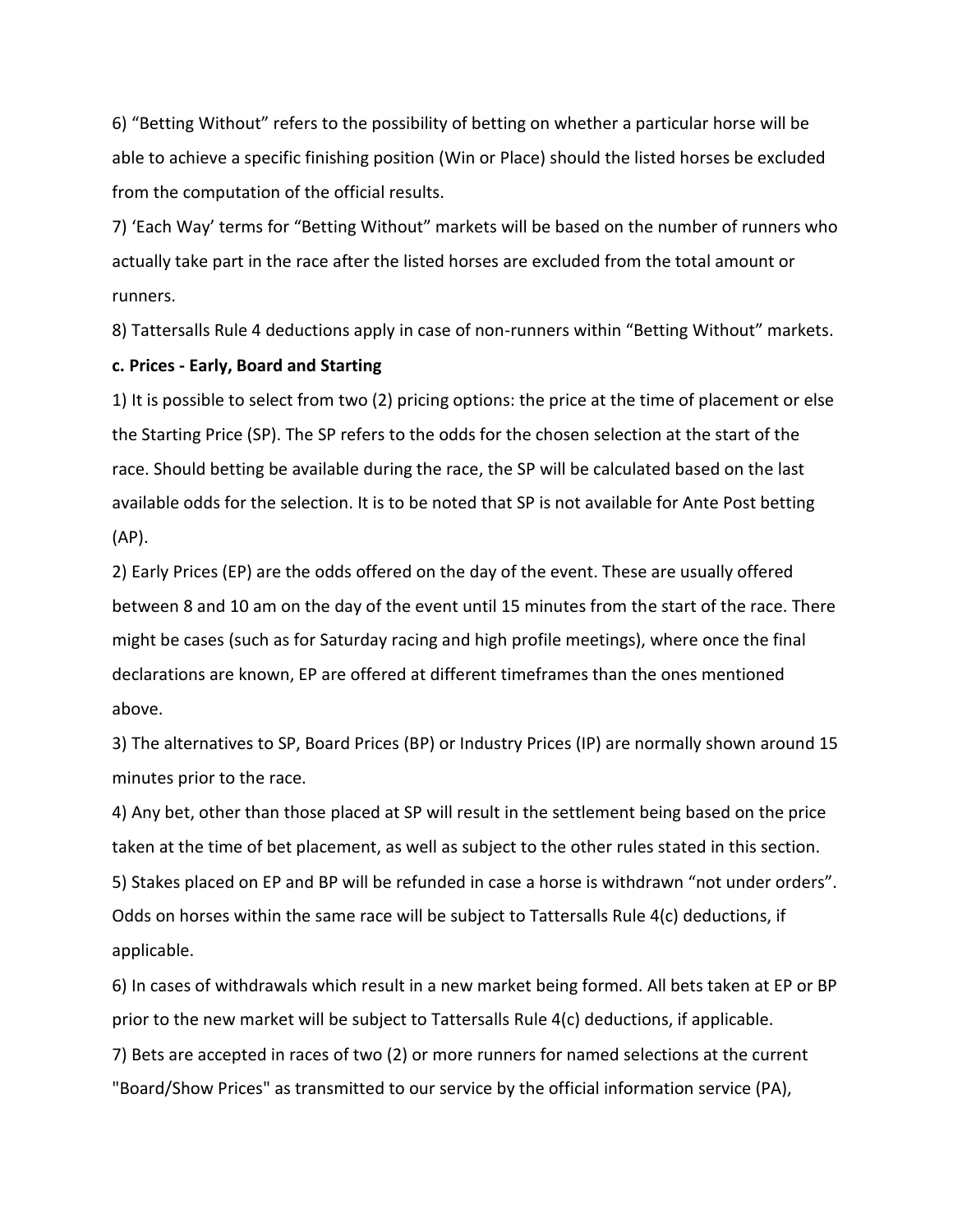8) Should an erroneous price be transmitted, all bets taken on outcomes with wrong odds will be settled as void and stakes will be refunded.

9) In cases where to Tattersalls Rule 4 is applicable following the withdrawal of a horse, no further bets will be taken at "Board/Show Price", unless a new market has been formed.

10) Horses offered as "Price Boosts", "Knockouts" etc., will also be subject to a Rule 4 deduction should there be an applicable non-runner in the race.

11) Any reference to timeframes, price availability, etc. is to be deemed as indicative and not binding. Platinum Gaming (PG) reserves the right to alter such timeframes, issue prices, as well as suspend availability of any race or betting option at its sole discretion.

## **d. Unnamed Favourite Betting**

The "Unnamed Favourite" (fav) and the "Unnamed Second Favourite" (2fav) refer to selections which are determined based on the following:

1) The horse which is given in the SP at the lowest odds is to be considered as the "Unnamed Favourite".

2) Should the SP return two horses as the ones with the shortest odds the horse with the lowest race card number will be deemed as the "Unnamed Favourite".

3) Should a horse be withdrawn 'not under orders' but is still returned favourite as per SP, the horse will be treated as a non-runner.

4) In the event of a 'walkover', after the market has been displayed all bets will be settled as void.

# **e. Tattersalls Rule 4**

1) Tattersalls Rule 4 is applicable in cases where a horse is withdrawn not coming under starters orders, or is officially deemed by the starter not to have taken part in the race.

2) Tattersalls Rule 4 deducts a set value from winning bets in order to compensate for the withdrawal of a horse in the specific race. The size of the deduction is determined by the FIXED odds (Early or Board/Show) that the horse has at the time of its withdrawal.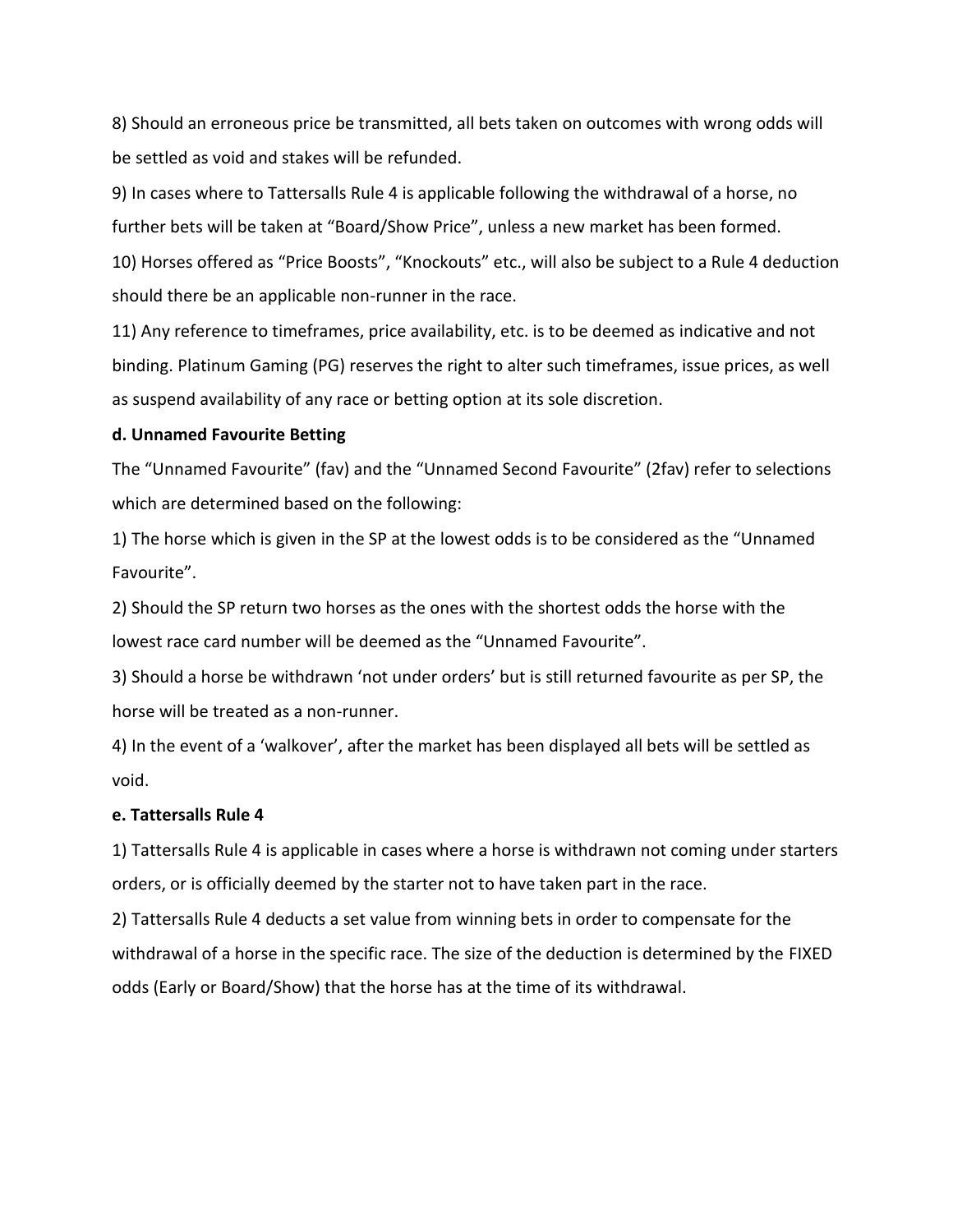| Decimal odds     | Fractional odds | <b>Net</b><br>deductions |
|------------------|-----------------|--------------------------|
| 1,12 or lower    | 1/9 or shorter  | 90%                      |
| $1.13 - 1.19$    | $1/8 - 2/11$    | 85%                      |
| $1.20 - 1.27$    | $1/5 - 1/4$     | 80%                      |
| $1.28 - 1.33$    | $7/25 - 8/25$   | 75%                      |
| $1.34 - 1.44$    | $1/3 - 11/25$   | 70%                      |
| $1.45 - 1.57$    | $4/9 - 14/25$   | 65%                      |
| $1.58 - 1.66$    | $4/7 - 13/20$   | 60%                      |
| $1.67 - 1.83$    | $4/6 - 4/5$     | 55%                      |
| $1.84 - 1.99$    | $5/6 - 49 - 50$ | 50%                      |
| $2.00 - 2.24$    | Evens - 31/25   | 45%                      |
| $2.25 - 2.59$    | $5/4 - 39/25$   | 40%                      |
| $2.60 - 2.79$    | $8/5 - 7/4$     | 35%                      |
| $2.80 - 3.39$    | $9/5 - 23/10$   | 30%                      |
| $3.40 - 4.19$    | $12/5 - 3/1$    | 25%                      |
| $4.20 - 5.40$    | $16/5 - 22/5$   | 20%                      |
| $5.50 - 6.99$    | $9/2 - 23/4$    | 15%                      |
| $7.00 - 10.99$   | $6/1 - 9/1$     | 10%                      |
| 11.00 and higher | 10/1 and higher | No deduction             |

4) The tables which are referenced above include odds listed both in decimal and fractional format. In the event that the decimal options are not covered by their fractional equivalent, Platinum Gaming reserves the right to apply the Tattersalls Rule 4 deductions based on the decimal table.

5) Races which involve more than one withdrawal be subject to a maximum deduction of 90p per £1.

6) Where the total deduction on the market on which the bet was placed is 5p in the £, and only one horse has withdrawn, as a concession, the deduction will be waived. However, if two or more horses are withdrawn an accumulative Rule 4 deduction will be applied.

## **f. Ante Post betting**

1) For a bet to be considered as an Ante Post bet (AP) it is to be placed prior to the overnight declaration stage. Usually such declaration is effected 48 hours prior to race start for Flat racing and 24 hours prior to race start for National Hunt racing.

2) AP stakes on horses which are not participating in the race will not be refunded and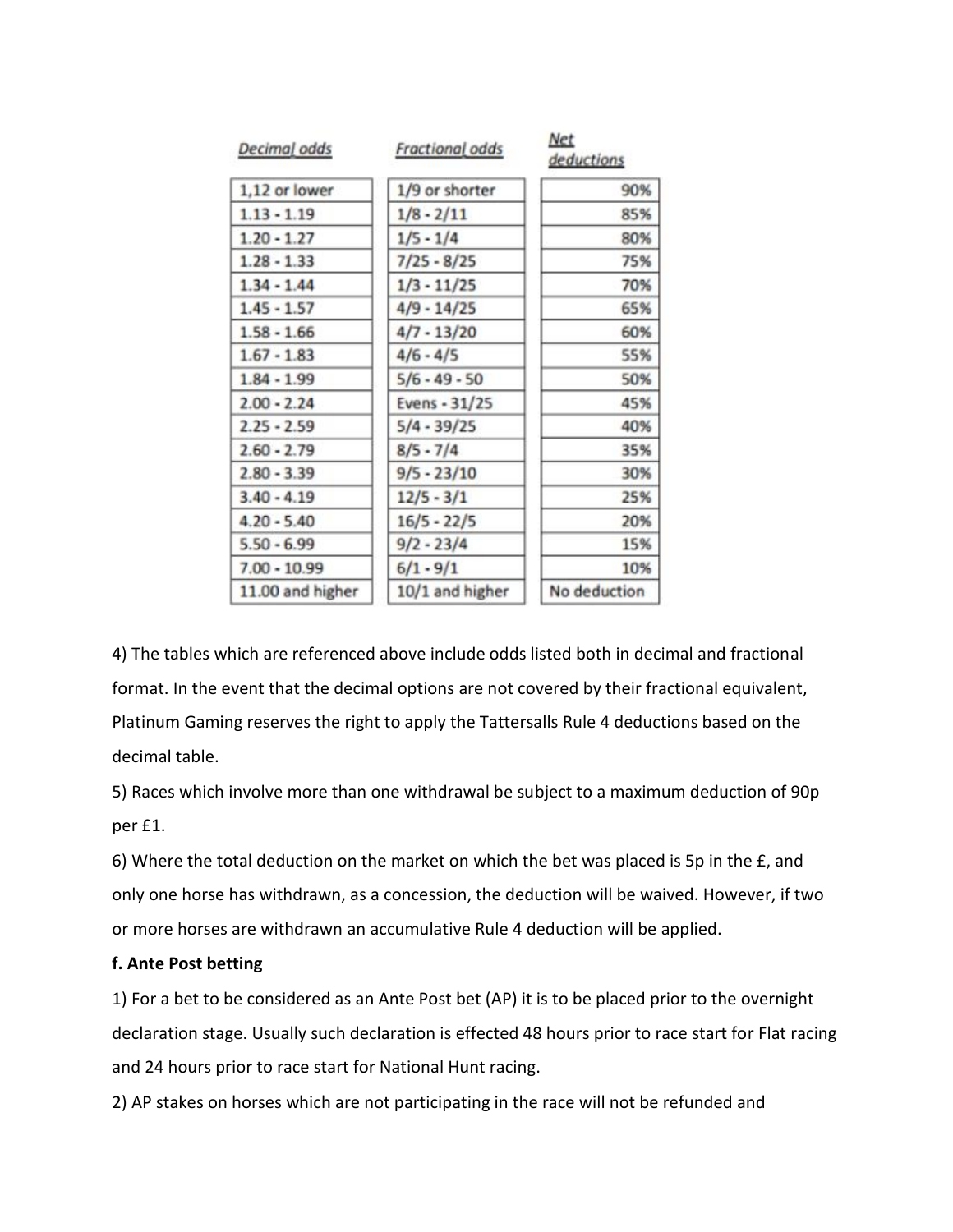Tattersalls Rule 4 does not apply, unless specifically stated.

3) Should at least one of the following occurrences happen all AP bets will be declared void:

i. The race is abandoned;

ii. The race is officially declared void;

iii. The conditions of the race are altered after bets are made (as defined under Tattersalls Rules); iv. A horse is balloted out under The Jockey Club Rules of Racing;

v. The venue or running surface is altered (example Turf to Dirt/All Weather or vice versa);

vi. The entries of the race are reopened.

4) Aside from the eventualities stated in this section, all AP bets will be deemed valid if the race is run within 14 full days from when initially scheduled, as long as the conditions of the race remain unaltered. Such conditions include that the rescheduled race is ran on the same track, covering the same distance and that the race is not reopened for new entries. Should the rescheduled race fail to meet any of the aforementioned criteria, all AP bets will be settled as void.

5) AP bets are settled at the price and place terms applicable at the time of acceptance, Should a bet be accepted at wrong odds or Place terms, Platinum Gaming reserves the right, at its own discretion, to settle the bet as void and stakes will be refunded.

#### **g. –cast betting**

1. Forecast & Tricast Betting – General rules

a. Forecasts are made available and accepted in races with 3 or more runners.

b. Tricasts are accepted in races where an official computer Tricast dividend is declared.

c. Should no dividend be declared, bets will be considered as a computer straight forecast on the selections chosen to finish first and second with the third being discounted.

d. Forecast bets are settled in accordance with the computer SP straight forecast returns. Should for any reason a Forecast SP return is not given, bets will be considered void.

e. Forecast bets must always be named. No bets on unnamed favourites are accepted and should these be taken by mistake, they will be voided.

f. Stakes will be refunded on Forecast and Tricast bets involving a non-runner.

2. Straight Forecast A Straight Forecast is where it is possible to bet on the exact finishing order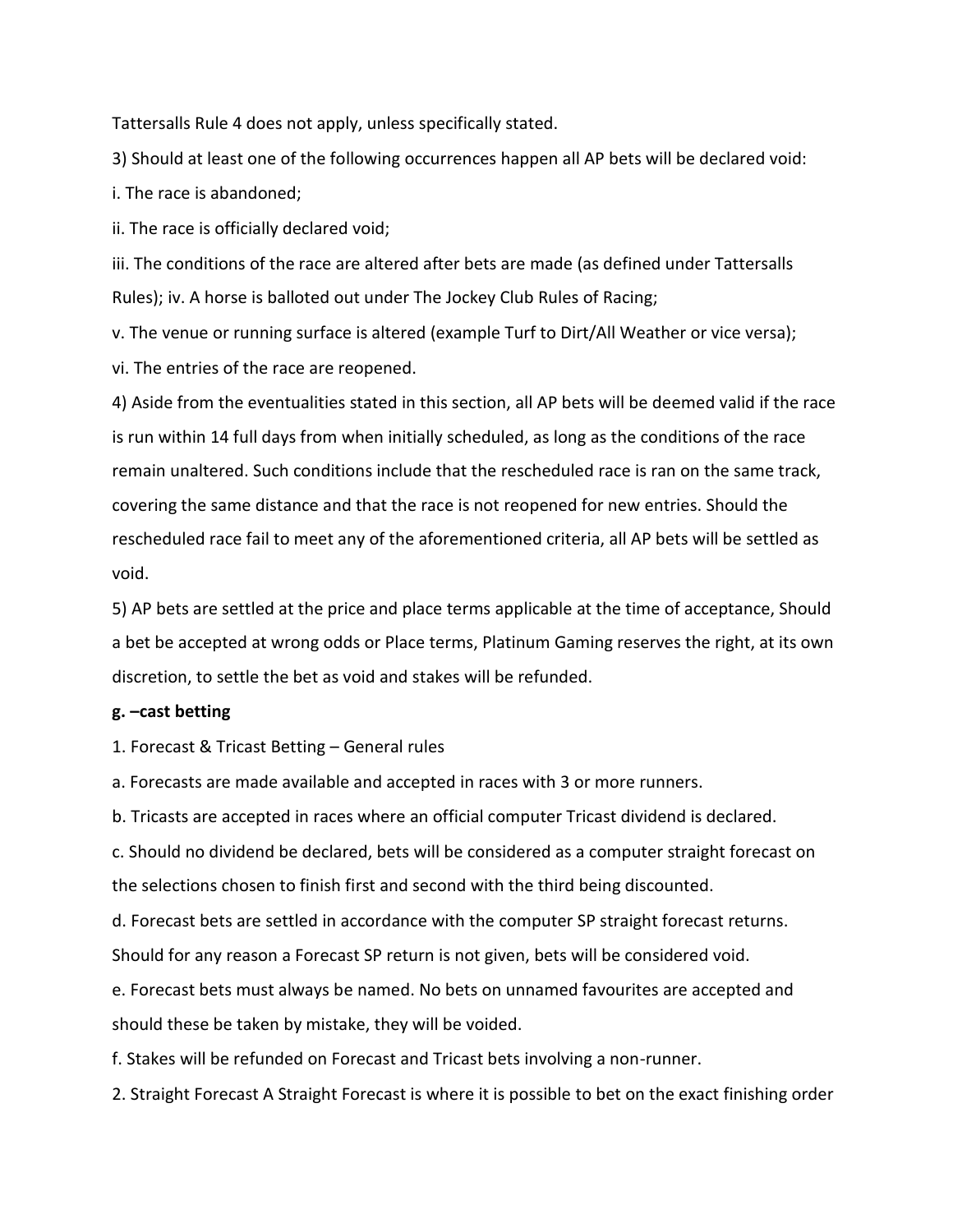of the first and second placed horse in a race.

3. Reverse Forecast A Reverse Forecast is where it is possible to bet on the first and second placed horse in a race, irrespective of the finishing order. The cost of this bet is twice that of a Straight Forecast since such bet can be considered as 2 Straight Forecast bets.

4. Combination Forecast A Combination Forecast is where it is possible to choose 3 or more selections in a particular race. For the bet to be considered as won, 2 of the selected horses must finish in first and second place, irrespective of which order.

5. Tricast A Tricast is where it is possible to bet on the exact finishing order of the first, second and third placed horse in a race.

6. Combination Tricast A Combination Tricast is where it is possible to bet on the first, second and third placed horse in a race, irrespective of the finishing order.

### **h. 'Place Only' Betting**

Platinum Gaming reserves the right, at its own discretion, to offer a 'Place Only' market on certain races. Such bets would be settled in the same way as the 'Place' part of an "Each Way" bet.

1) Should a horse be withdrawn 'not under orders', all stakes on that horse will be refunded. Deductions in accordance with the Rule 4 tables below will apply. These deductions will be based on the 'Place Only' price at the time of the withdrawal and will apply to the 'Place Only' market.

2) The number of places paid will be determined by the declarations on the day of the race. Should the number of places be reduced because of a reduction in the number of runners, for the purposes of 'Place Only' betting the number of

places paid will remain unchanged. However, should the number of runners be equal to or less than the number of places on offer, bets on this market will be declared void and stakes refunded.

3) Deductions on the odds of the remaining horses are based on the following: Decimal odds Fractional odds Net deductions for 2nd placed Net deductions for 3rd placed Net deductions for 4th placed (or more)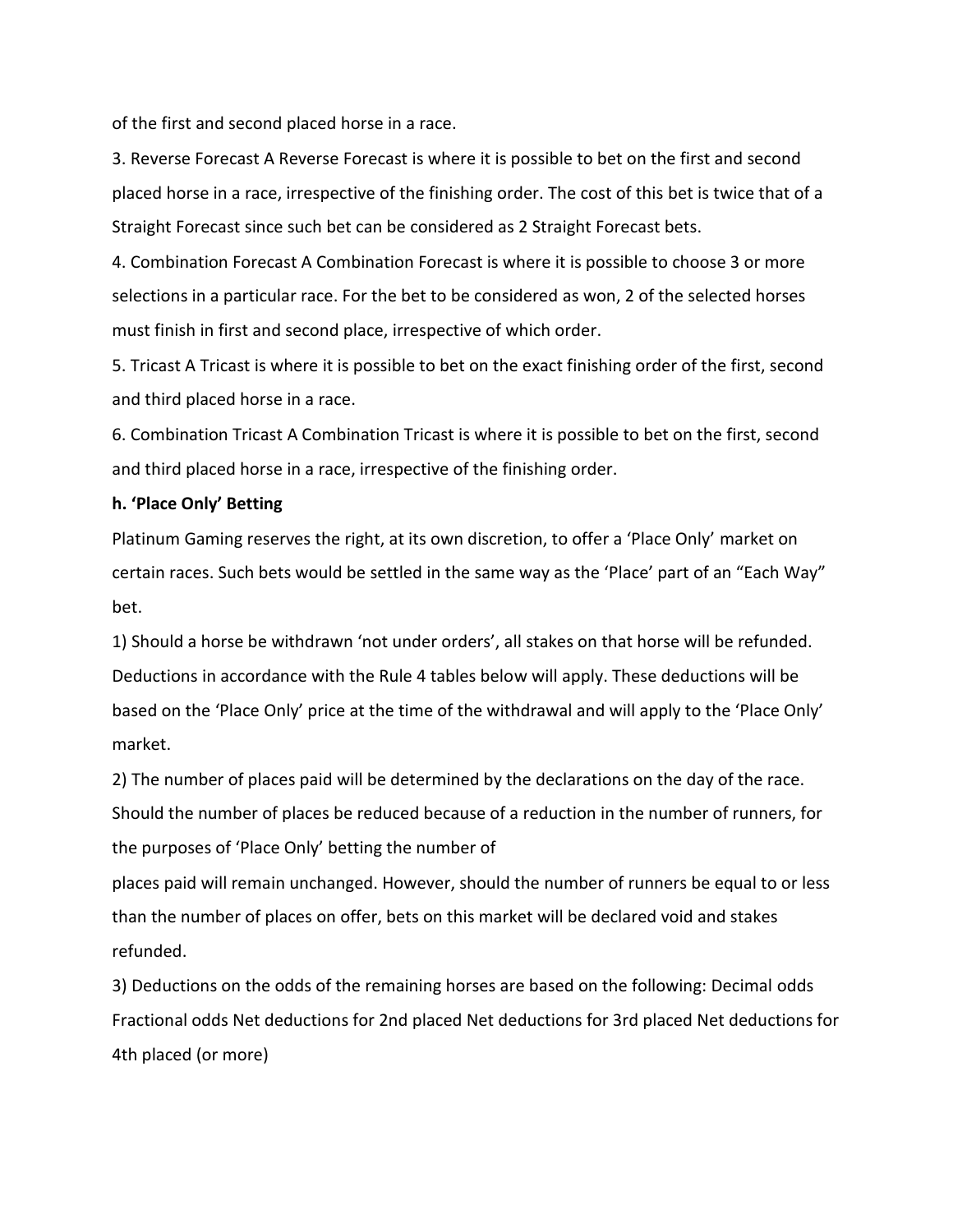| <b>Decimal</b> odds | <b>Fractional odds</b> | Net<br>deductions<br>for 2nd<br>placed | <u>Net</u><br>deductions for<br>3rd placed | Net<br>deductions<br>for 4th placed<br>(or more) |
|---------------------|------------------------|----------------------------------------|--------------------------------------------|--------------------------------------------------|
| 1,12 or lower       | 1/9 or shorter         | 45%                                    | 30%                                        | 20%                                              |
| $1.13 - 1.19$       | $1/8 - 2/11$           | 40%                                    | 30%                                        | 20%                                              |
| $1.20 - 1.27$       | $1/5 - 1/4$            | 40%                                    | 25%                                        | 20%                                              |
| $1.28 - 1.33$       | 7/25 - 8/25            | 35%                                    | 25%                                        | 20%                                              |
| $1.34 - 1.44$       | $1/3 - 11/25$          | 35%                                    | 25%                                        | 15%                                              |
| $1.45 - 1.57$       | 4/9 - 14/25            | 30%                                    | 20%                                        | 15%                                              |
| $1.58 - 1.66$       | 4/7 - 13/20            | 30%                                    | 20%                                        | 15%                                              |
| $1.67 - 1.83$       | $4/6 - 4/5$            | 25%                                    | 20%                                        | 15%                                              |
| $1.84 - 1.99$       | $5/6 - 49/50$          | 25%                                    | 15%                                        | 10%                                              |
| $2.00 - 2.24$       | Evens - 31/25          | 20%                                    | 15%                                        | 10%                                              |
| $2.25 - 2.59$       | $5/4 - 39/25$          | 20%                                    | 15%                                        | 10%                                              |
| $2.60 - 2.79$       | $8/5 - 7/4$            | 15%                                    | 10%                                        | 10%                                              |
| $2.80 - 3.39$       | $9/5 - 23/10$          | 15%                                    | 10%                                        | 0%                                               |
| $3.40 - 4.19$       | $12/5 - 3/1$           | 10%                                    | 10%                                        | 0%                                               |
| $4.20 - 5.19$       | $16/5 - 4/1$           | 10%                                    | 0%                                         | 0%                                               |
| 5.20 and higher     | 21/5 and higher        | No deduction                           | No deduction                               | No deduction                                     |

4) The tables which are referenced above include odds listed both in decimal and fractional format. In the event that the decimal options are not covered by their fractional equivalent, Platinum Gaming reserves the right to apply the 4 deductions based on the decimal table.

#### **i. Special bets**

1. Jockey Specials Jockey Specials is where it possible to bet on a named jockey to ride horses which either win or place in a definite amount of races at a specific meeting, as applicable. a. In the event that a jockey who is scheduled to ride 3 or less rides, has at least 1 non-runner, the Jockey Accumulator market will be settled as void. Such provision will be in place unless the offers could be settled irrespectively of the outcome of the race involving the non-runner. In this case bets will be settled according to the decided outcome.

b. Jockey Accumulator markets on jockeys scheduled to ride at least 4 rides will remain valid unless the jockey has 2 or more non-runners. In such case bets on this market will be declared void. Such provision will be in place unless the offers could be settled irrespectively of the outcome of the race involving the non-runner. In this case bets will be settled according to the decided outcome.

c. "Place" markets will be settled in accordance with the Place terms applicable for each race. d. Odds on other Jockey Specials, with the exception of the 'Jockey Accumulator' will require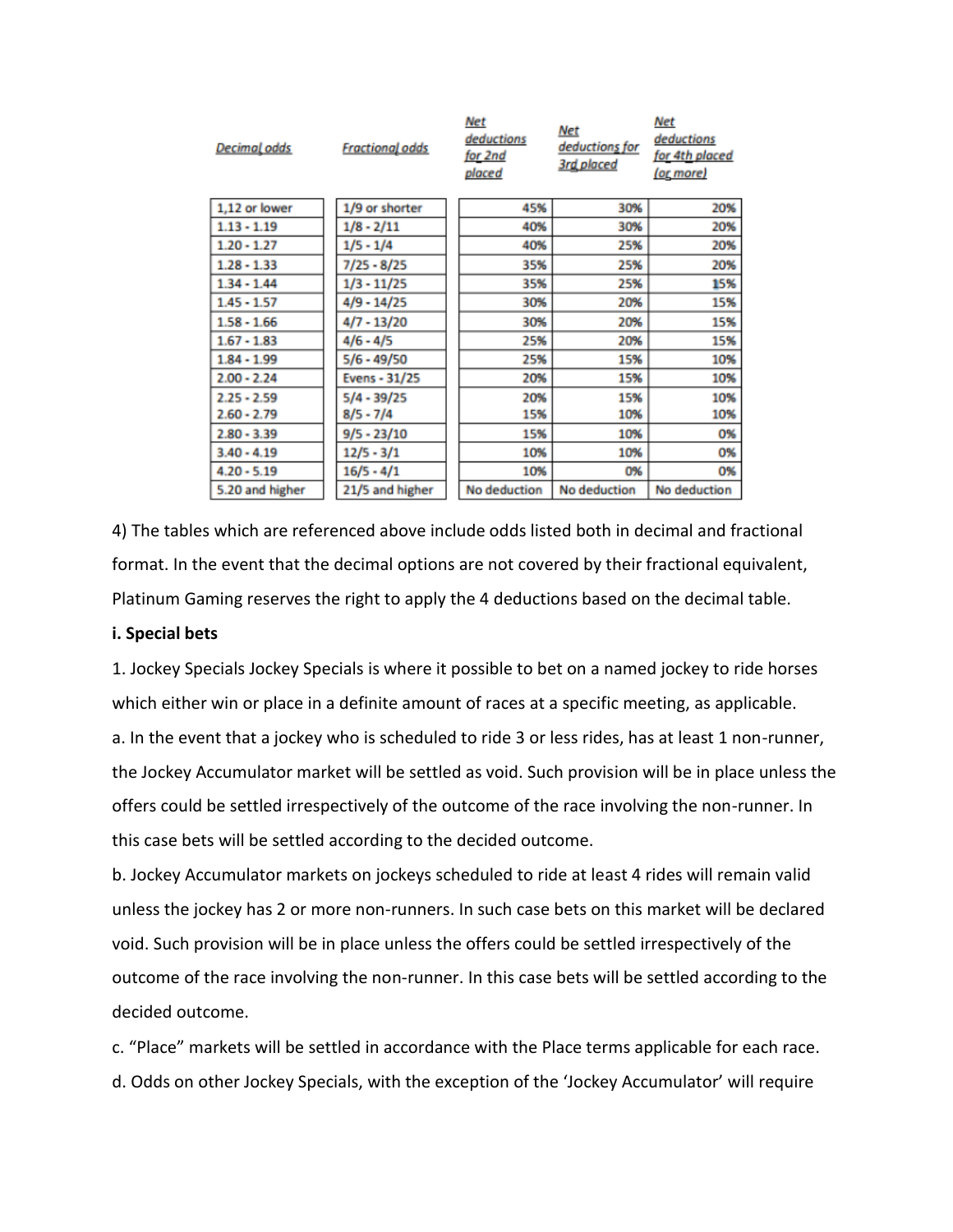the Jockey to win (or Place, as applicable) all the listed races.

e. In the event of non-runners in Jockey Specials on specific races, bets will be settled as void. f. Jockey Specials will be based on a jockey's booked rides only. Should a jockey gets additional

rides at a meeting, these will NOT be considered for the purposes of the bet.

2. Cross Card Jockey Specials

Cross Card Jockey Specials is where it possible to bet on named jockeys, both of which must ride horses which either win or place in a definite amount of races at a specific meeting, as applicable.

a. In the event that 1 or more of the meetings is not completed, bets will be settled as a void. Such provision will be in place unless all offers that have been decided prior to the abandonment and could not possibly be changed regardless of future events, make it possible to settle such markets. In this case bets will be settled according to the decided outcome.

b. Jockey Specials rules apply.

3. Trainer Specials Trainer Specials is where it possible to bet on a named trainer to have horses which either win or place in a definite amount of races at a specific meeting, as applicable.

a. Jockey Specials rules apply.

4. Distance betting – General rules (applicable to all distance betting)

a. Results for winning distance bets will be considered as the officially declared distance between the first and second placed horse past the post, granted that they have followed the correct course and carried the correct weight.

b. The following terminology applies in 'Distance betting':

o "Nose" = 0.05 of a length

o "Short Head" = 0.1 of a length

o "Head" = 0.2 of a length

o "Neck" = 0.3 of a length o 'Half a length' = 0.5 of a length

o 'Three quarters' = 0.75 of a length

c. The maximum amount of 'lengths' in each race is 12 lengths for Flat Racing and 30 lengths for National Hunt Racing.

5. 'Meeting Winning' distance betting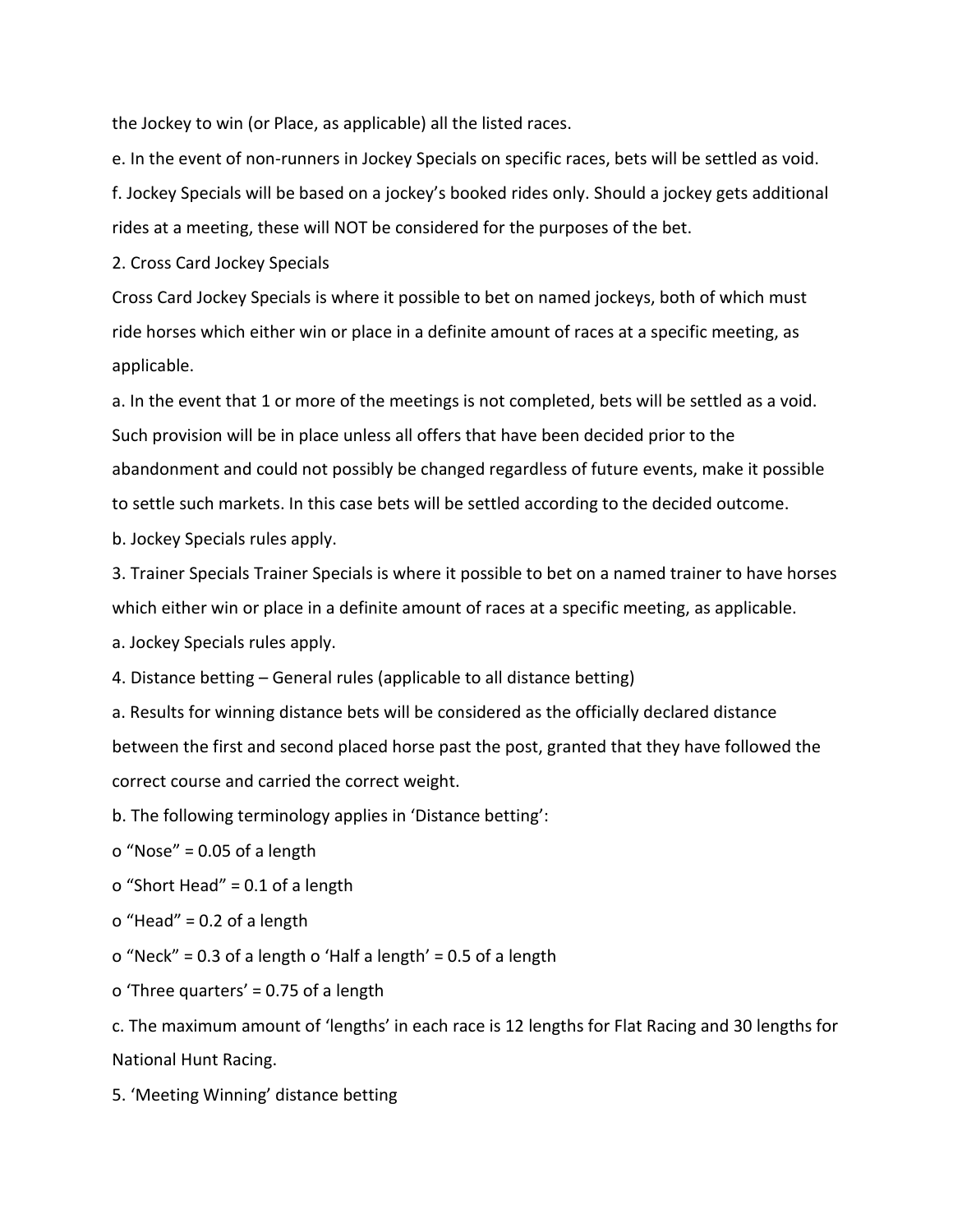a. 'Meeting Winning' distance betting is where it possible to bet on the total winning distances in a specific meeting.

b. In the event of a 'Walkover', or should no official result be declared (example: all horses fail to compete), the following amount of lengths will be added to the total: 5 lengths for Flat Racing and 12 lengths for National Hunt Racing.

c. Should a meeting include 1 or more races which are either abandoned or declared void, all bets on this market will be declared void. Such provision will be in place unless all offers that have been decided prior to the abandonment and could not possibly be changed regardless of future events, make it possible to settle such markets. In this case bets will be settled according to the decided outcome.

d. Platinum Gaming, at its sole discretion, reserves the right to offer bets referring to a specific amount of meetings on a listed day/period. Should any of the listed meetings include 1 or more races which are either abandoned or declared void, all bets on this market will be declared void. Such provision will be in place unless all offers that have been decided prior to the abandonment and could not possibly be changed regardless of future events, make it possible to settle such markets. In this case bets will be settled according to the decided outcome.

6. 'Race Winning' Distance betting

a. 'Race Winning' distance betting is where it possible to bet on the winning distance in a specific race.

b. In the event of a 'Walkover', or should no official result be declared (example: all horses fail to compete), all bets on this market will be declared void.

7. 'Horse Winning' Distance betting

a. 'Horse Winning' distance betting is where it possible to bet on a specific horse winning a listed race by a particular distance.

b. In the event of a 'Walkover' or the specific horse is declared a non-runner, all bets on this market will be declared void. c. Should the chosen horse not win the race all bets on this market will be settled as lost.

8. Horse Racing combined with any other sports

a. Solely at Platinum Gaming's discretion, it might be decided to offer pre-set combinations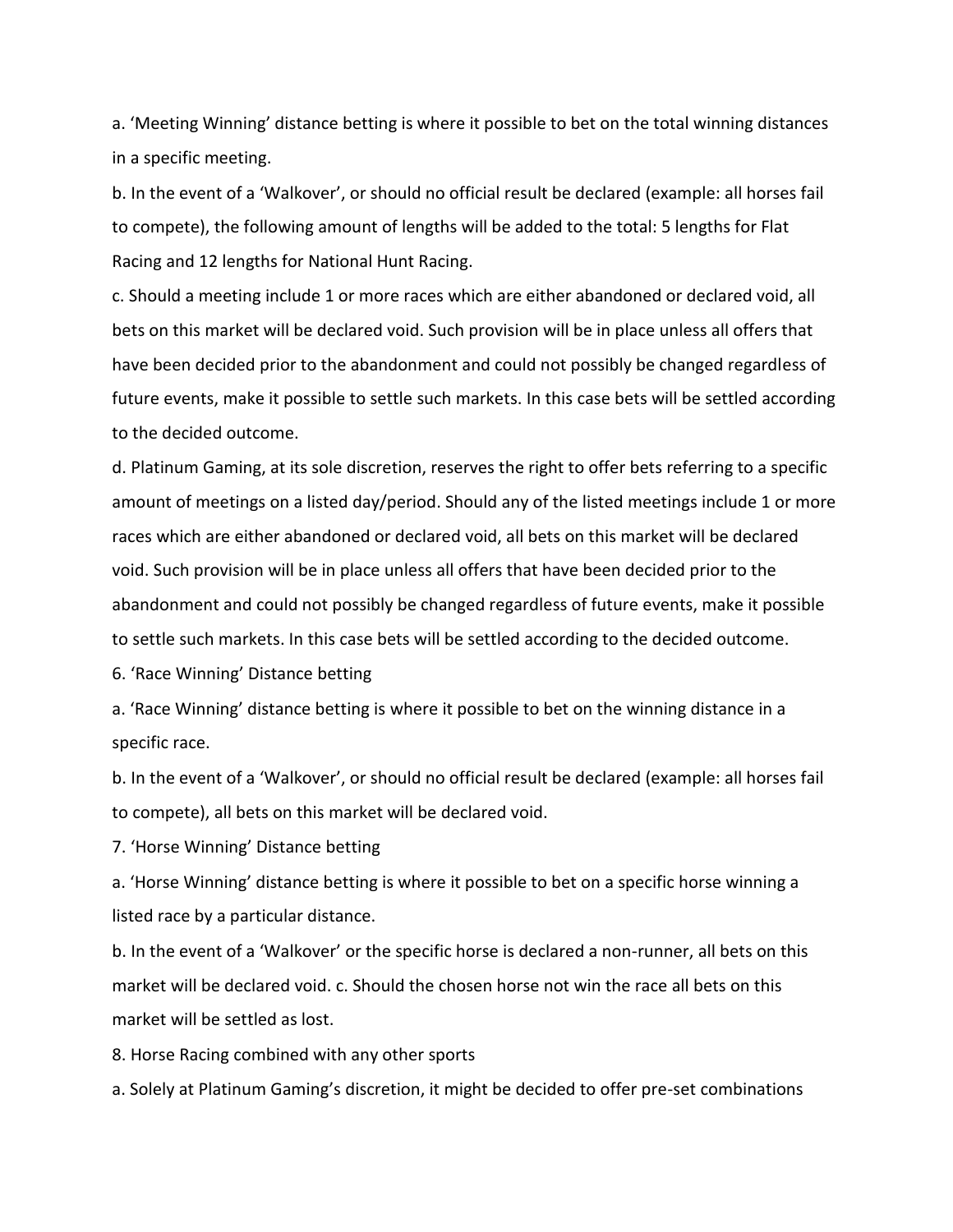between Horse Racing and other sports.

b. Unless otherwise specified, combinations will include a horse winning a specific race alongside a team/athlete(s) winning a specific match.

c. In the event that any of the chosen horses are non-runners, bets will be settled as void and stakes will be refunded.

d. Unless specifically stated, settlement rules as described in apply in case of abandoned/postponed sports (non Horse Racing) events.

9. TV special markets

a. All TV special markets refer only to races which are shown live on terrestrial UK TV.

b. Unless specifically stated in conjunction with the bet offer, regular Horse Racing rules apply.

10. Ante Post Specials

a. At Platinum Gaming's sole discretion a variety of markets, similar but not limited to the "Daily Specials" might be offered, based on long-term Ante Post races.

b. Unless specifically stated in conjunction with the bet offer, regular Ante Post rules apply. 11. 'Match' bets

a. Bets refer to which of the listed horses will have the best finishing position at the end of the race, or after a pre- defined stage.

b. All markets will be settled based on the official result.

c. Should none of the listed horses manage to finish the race, all bets on the market will be declared void.

d. In the event that at least one (1) of the listed horses is a non-runner, all bets will be declared void.

12. 'Daily Favourites' bets

a. The Daily Favourites refer to betting on a specified number of Favourites either to Win or Place (as applicable) at a listed meeting.

b. Markets referring to "Place" Favourites will be settled in accordance with the 'Place' terms of the respective race in the meeting.

c. Should the SP return more than 1 horse as the ones with the shortest odds, the horse with the lowest race card number will be deemed as the "Favourite". In the event that the declared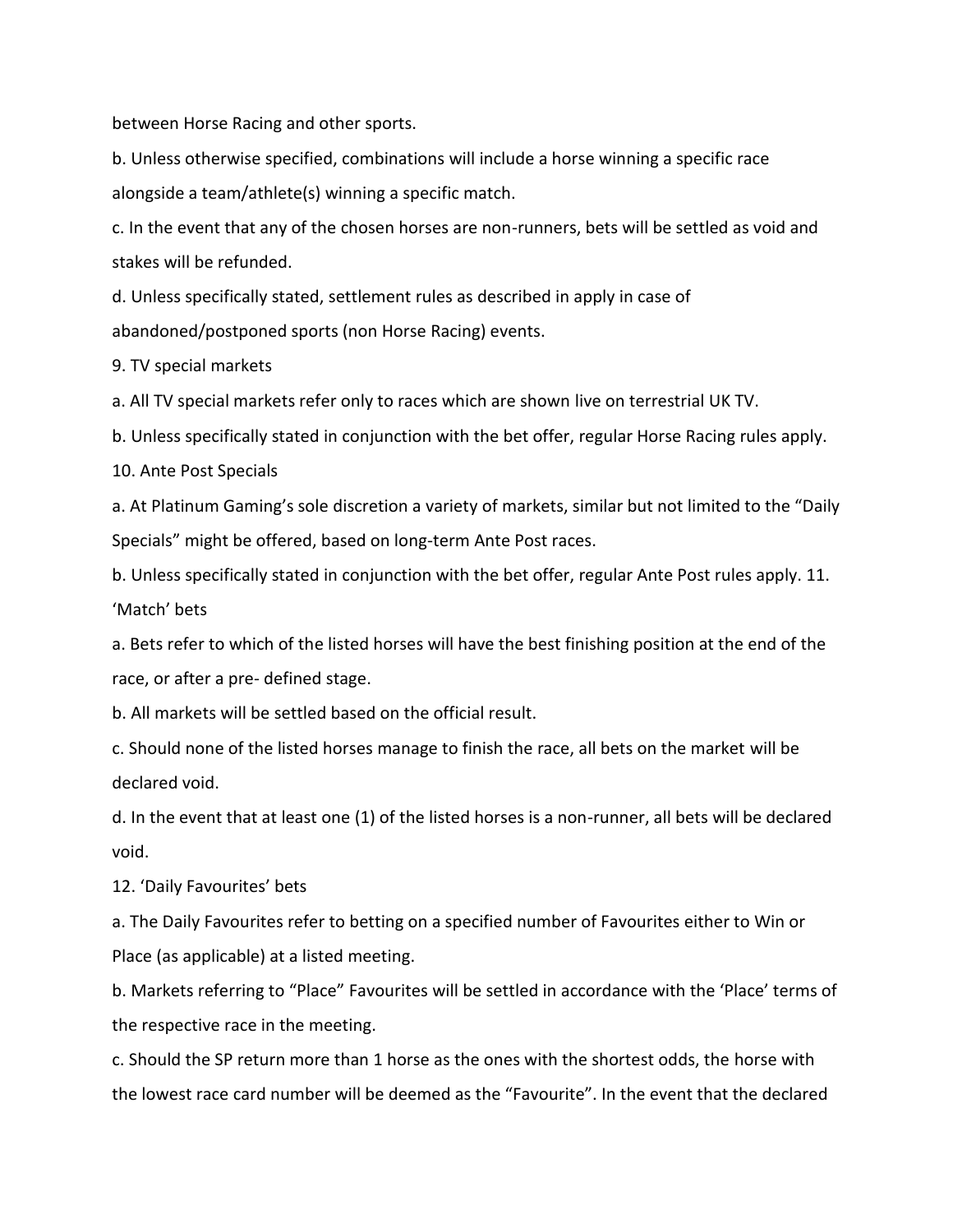"Favourite" withdraws and no market is reformed, the second horse with the lowest race card number will be deemed as the "Favourite".

d. In cases where there are 4 runners or less, the "Favourite" must win the race for "Place" purposes.

e. In the event that 1 or more races are not completed bets on this market will be declared void. Such provision will be in place unless all offers that have been decided prior to the abandonment and could not possibly be changed regardless of future events, make it possible to settle such markets. In this case bets will be settled according to the decided outcome.

13. 'Daily Accumulator' bets

a. The Daily Accumulators refer to betting on whether named horses/Favourites will win or place within their respective races, as applicable.

b. Place Accumulators will be settled in accordance with the 'Place' terms of the respective race in the meeting.

c. In the event that any of the chosen selections are non-runners, all bets will be settled as void and stakes refunded.

#### **j. Reserves**

1) In races where Reserves are declared to replace any non-runners, Platinum Gaming reserves the right, solely at its own discretion, to quote Early Prices for Reserve horses.

2) Odds on any Reserves which run in the race will be used to compensate against any Tattersalls Rule 4 deductions which would be applicable to non-runners.

3) There will not be any Tattersalls Rule 4 deductions on reserves which have Early Prices available and eventually become non-runners. Such provision is not applicable in cases where after the racecourse declaration stage has passed, (45 minutes before race scheduled start); a reserve takes the place of a withdrawn horse, and therefore is considered as an official runner. Following the aforementioned deadline, should the 'reserve' horse withdraw, Tattersalls Rule 4 deductions will apply.

#### k. Maximum Winnings

1) Although there might be cases where the potential payout of the bets accepted exceeds the maximum winnings allowed, the eventual net payout will still be limited to the limits listed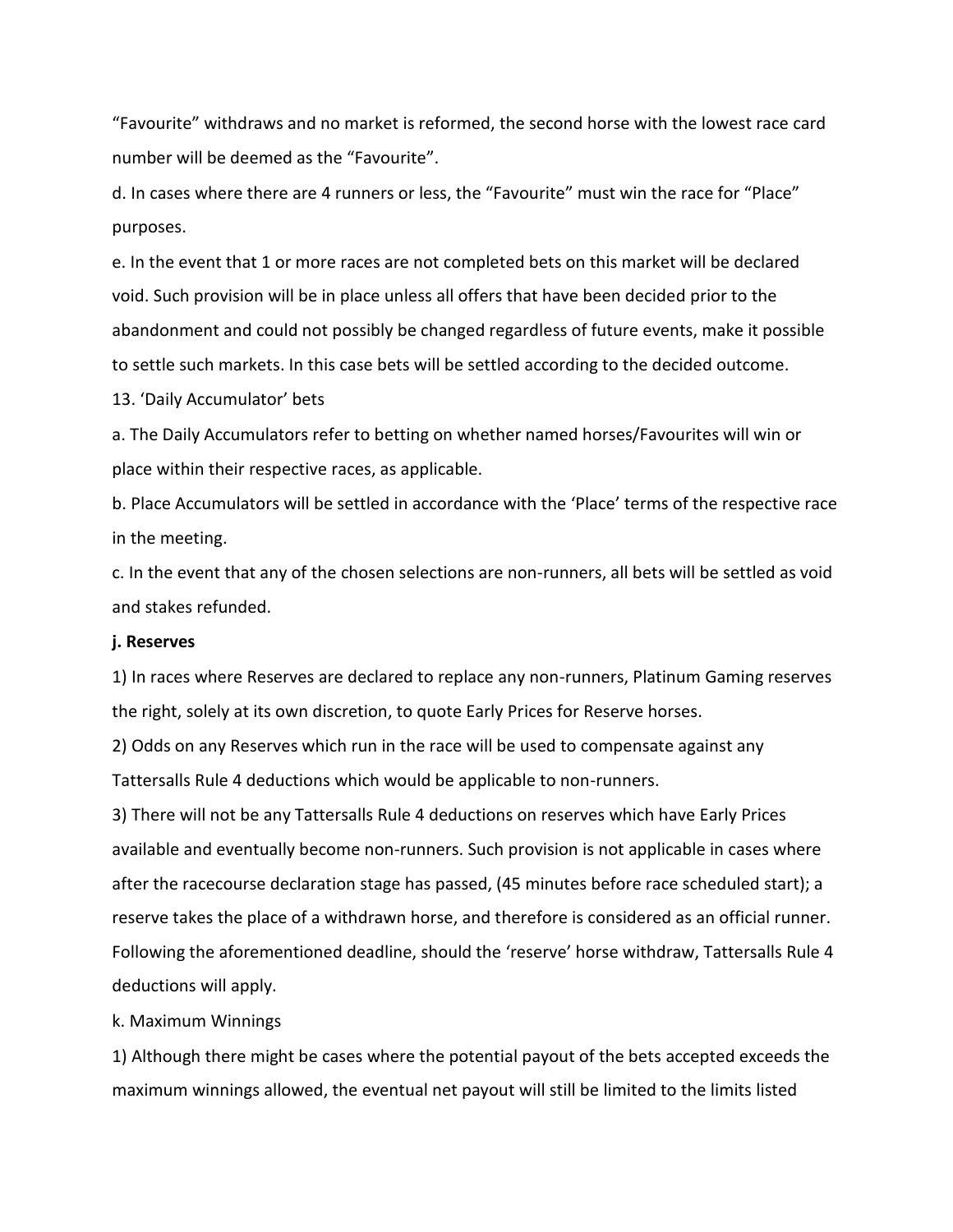below.

2) The following limits apply on all selections which are covered by a full official information service (for example: PA): a. The limit of £100,000 will apply for races held in Great Britain & Ireland;

b. The limit of £100,000 will apply for Group 1 races which are not held in Great Britain & Ireland;

c. The limit of £25,000 will apply for races held in all other countries;

d. The limit of £25,000 will apply for all markets listed under clause "i" (Special bets).

3) The amounts listed below are to be considered as the maximum net amounts that can be won on a single day. For the purpose of clarity, a single day is to be considered as the races which have started between 00:00CET and 23:59CET.

4) Should a bet contain a combination between events which fall under different categories/countries, or else is combined with other sports which are not listed in this section, the limit applicable to that particular combination will always be considered as the lowest between those in question. For a list of Platinum Gaming's sport-specific limits please visit .

#### **l. International Racing**

1) This section refers to races held outside Great Britain and Ireland. In cases where these rules are unclear and/or inconclusive, settlement will be based on the other rules present in the Horse Racing section.

2) All races are settled on the basis of the official result issued by the local Horse Racing Authority on the day of the race, including any amendments effected after eventual steward inquiries and objections. Settlement will also take into account any additional rules applied by the relevant local authority/organizing committee (coupling for example).

3) Should an industry Starting Price (SP) be available, bets will be settled in accordance with this prices, with the exception of bets taken at Early Prices (EP). In such cases bets will be settled at EP. In cases where no industry SP is available, bets will be settled Pari-Mutuel/Tote odds.

m. USA Racing

1) This section refers to races held in the USA. In cases where these rules are unclear and/or inconclusive, settlement will be based on the other rules present in the Horse Racing section.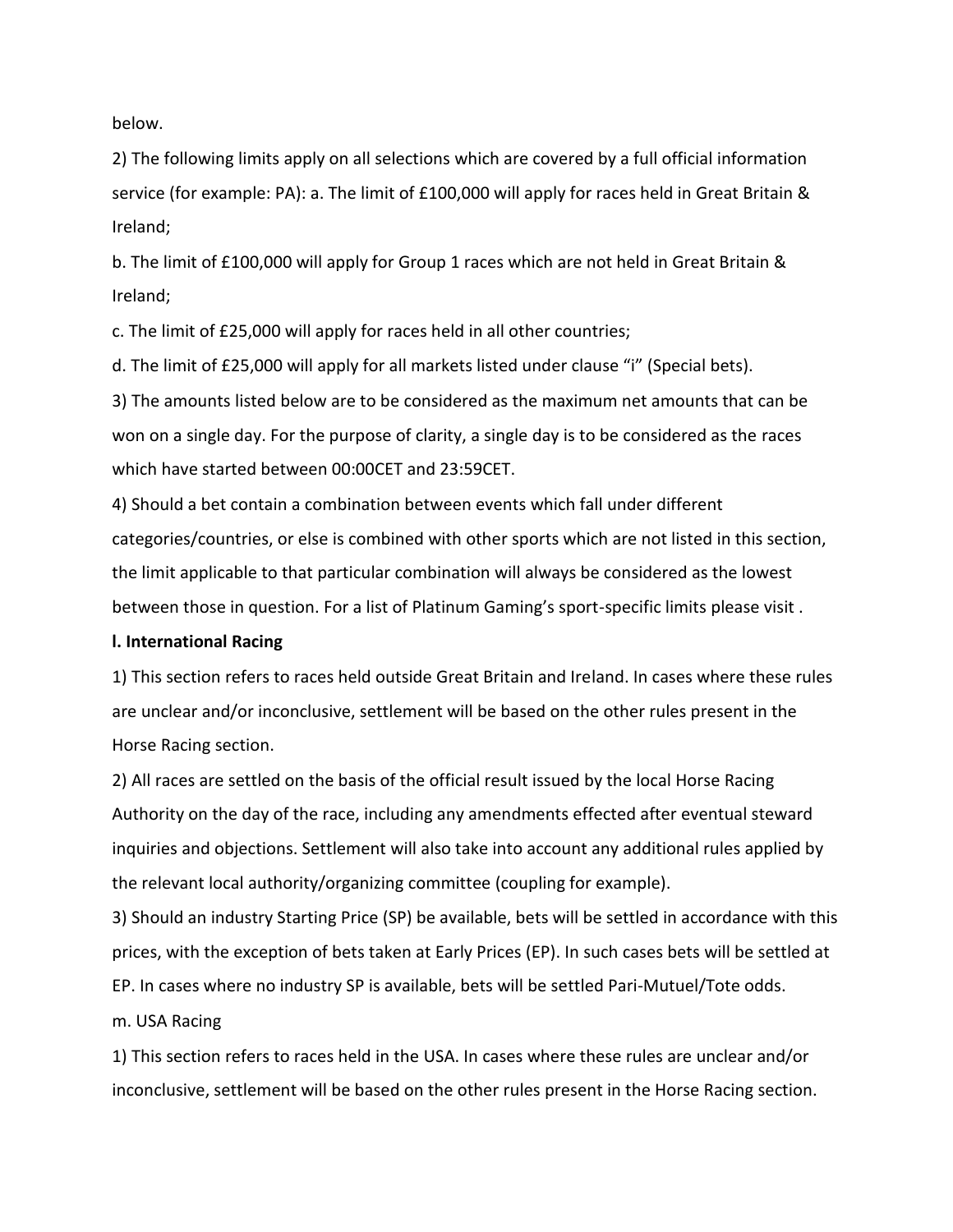2) All races are settled on the basis of the official result issued by the local Horse Racing Authority on the day of the race, including any amendments effected after eventual steward inquiries and objections. Settlement will also take into account any additional rules applied by the relevant local authority/organizing committee.

3) Should an industry Starting Price (SP) be available, bets will be settled in accordance with this prices, with the exception of bets taken at Early Prices (EP). In such cases bets will be settled at EP. In cases where no industry SP is available, bets will be settled in accordance with the US Pari-Mutuel/Tote odds.

4) All US Racing transactions will be handled in the Account's designated currency and will not go directly into US Tote pools.

5) US track dividends are normally returned at a \$2 dividend. For payout calculation purposes, dividends must be divided by 2 in order to get the actual return.

6) Should no dividend be declared by the host track, the bet will be settled as void. 7) US racing bets will be settled according to the horse name only.

8) The following payout terms will be used when settling offers:

- 'Win' bets will be settled according to the Win pool;

- EW bets with 8 or more runners will be settled according to the Win and Show pool;

- The 'Place' parts of an EW bet for races with 5 to 7 runners will be settled according to the Place pool.

9) A bet on a 'Coupled' horse will be considered as such for all bets placed, not only 'Win' bets. A bet on a horse coupled with 1 or more horses will include all horses with the same number. Should one of the coupled horses be considered as a non-runner, the bet on the other selections will still be considered valid.

#### **n. First Past the Post/Official Result**

1) We pay-out on both the First Past the Post result and the Official Result on all win and each way singles and multiples on Horse Racing in the UK and Ireland to a maximum payout value of £20,000 to any one Client, Subject to the following exceptions where we will pay the official result only;

• Ante Post bets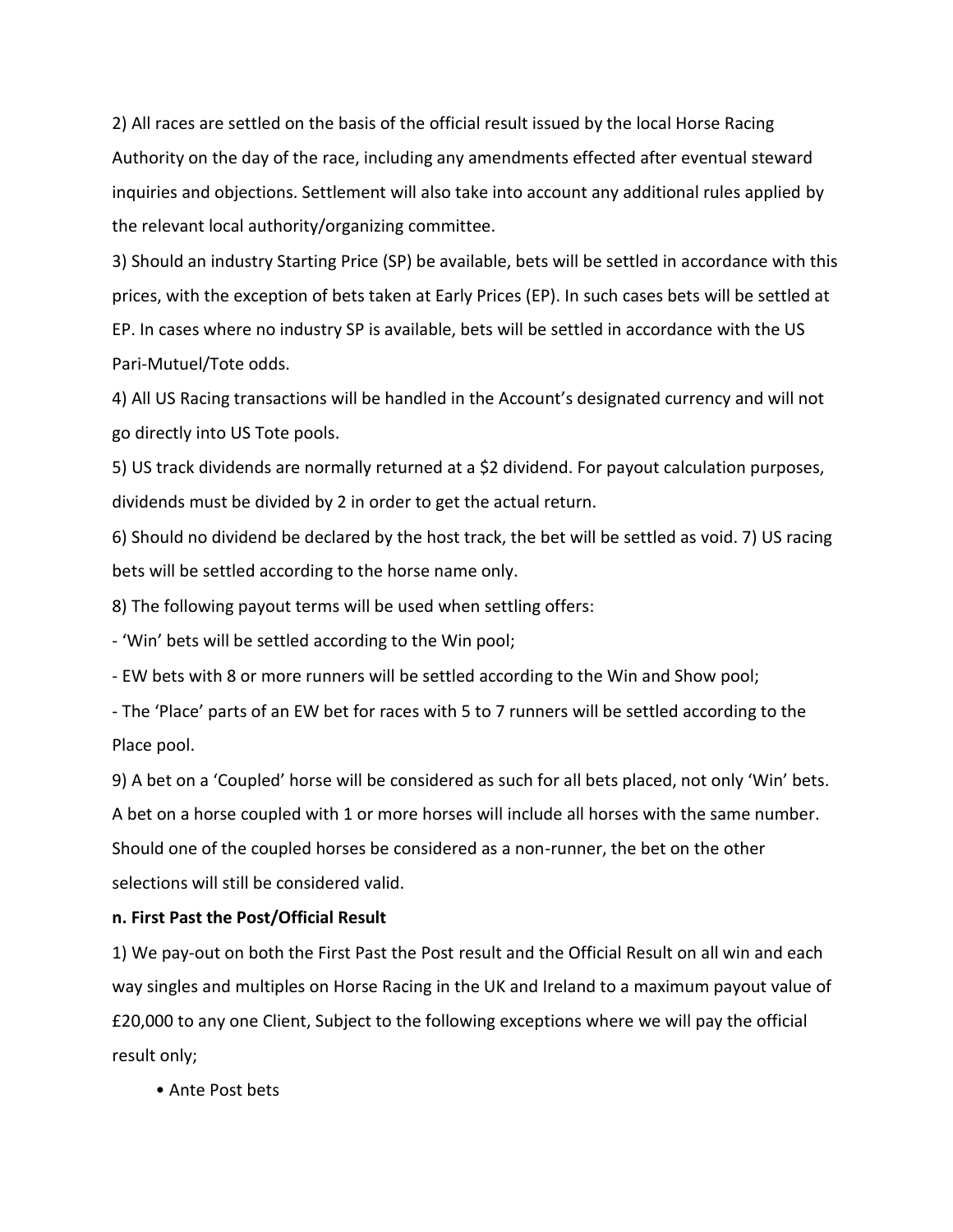- Tote or Pari Mutual bets
- Forecasts and Tricasts
- A void race
- A selection carrying the wrong weight or the jockey failing to weigh in
- A selection taking the wrong course
- A selection given as a winner or placed, in error by the judge
- Incorrect transmission of a result
- An amended result given after the official result is declared, for example after successful appeal
- Any bets placed on "Favourite points", "Distances", "Without the Favourite" or "Special Match Bet" markets
- Two runner races

# **2. Greyhounds Betting Rules.**

## **a. General Greyhounds Rules**

1) All conditions stated in this section refer only to Greyhounds and have priority over any other rule or condition.

2) Platinum Gaming will normally publish odds on all events covered by BAGS http://www.bagsracing.com/. Platinum Gaming reserves the right to alter such offering by adding or removing events, irrespective of whether the races which are added/removed are covered by BAGS.

3) Settlements will be based upon the official result issued by the judge. Any changes after such result has been announced will not be taken into consideration.

4) Any bets, with the exception of "Ante Post Betting" will be considered void should the race be abandoned or declared void.

5) Any reference to start times published in conjunction with any bet offer, refer to the official scheduled race time in local time. Unless otherwise specified within the Greyhounds rules, all bets will stand irrespective of any eventual changes to the race start time.

6) Should a race be declared as being a "No-Race" and a re-run takes place, all bets will stand for the greyhounds that take part in the re-run. Prices offered for a "No-Race" will stand for the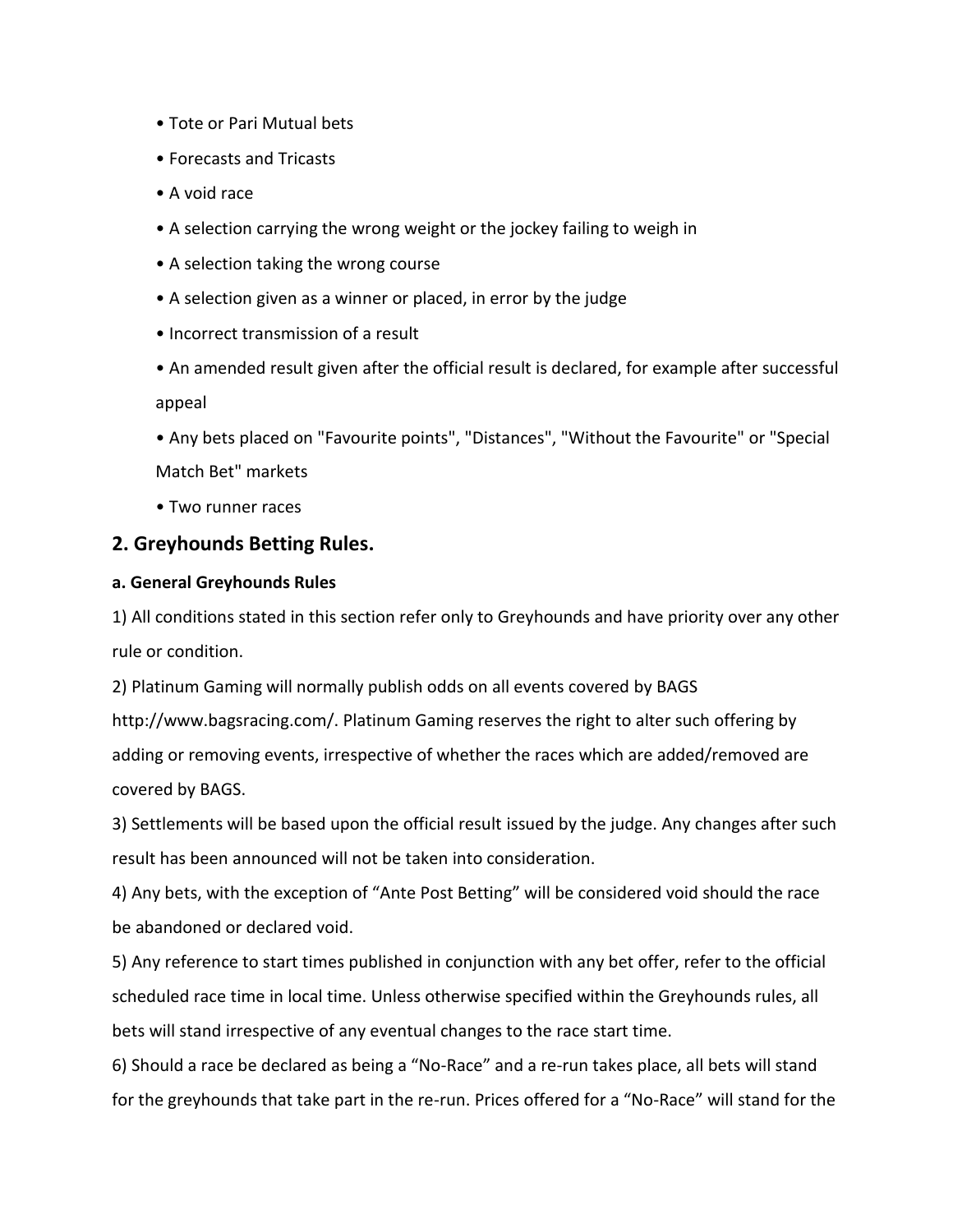re-run race unless there is a non-runner, in which case all bets will be settled as per Tattersalls Rule 4.

#### **b. Win Betting & Each Way Betting**

1) A "Win" bet is a single stake on the chosen selection which will only be considered as won if the chosen greyhound wins the race.

2) An "Each Way" bet (aka EW) refers to a bet where the chosen selection must either Win or else place within the payout terms. The bet is divided in two parts (the "Win" part and the "Place" part) of an equal stake. Thus a £1 EW bet will cost a total of £2.

3) All "Each Way" bets are governed by the Starting Price (aka S.P.) place terms. Thus place terms (1/4, 1/5 and number of places paid) will be determined by the number of greyhounds effectively starting the race and not by the number of declared runners when the bet was placed.

4) The following are the terms for "Each Way" betting: 2-4 runners = Win only 5-6 runners = 1/4 the odds 1, 2 5) All bets on non-finishers will be considered as losing bets.

6) Should the number of greyhounds finishing the race be inferior to the amount of place terms as listed previously, only those runners officially placed will be treated as winning selections.

7) All Each-Way Doubles, Trebles, etc., are settled win to win, place to place 8) Each-Way bets are also accepted on Unnamed Favourites.

9) "Betting Without" refers to the possibility of betting on whether a particular greyhound will be able to achieve the highest finishing position should the listed greyhound be excluded from the computation of the official results.

10) 'Each Way' terms for "Betting Without" markets will be based on the number of runners who actually take part in the race after the listed greyhounds are excluded from the total amount or runners.

11) Tattersalls Rule 4 deductions apply in case of non-runners within "Betting Without" markets.

12) Should a greyhound become a non-runner after the live show has come through from the track, bets placed on that selection will be declared void. Bets on the remaining runners will be subject to a Rule 4 deduction.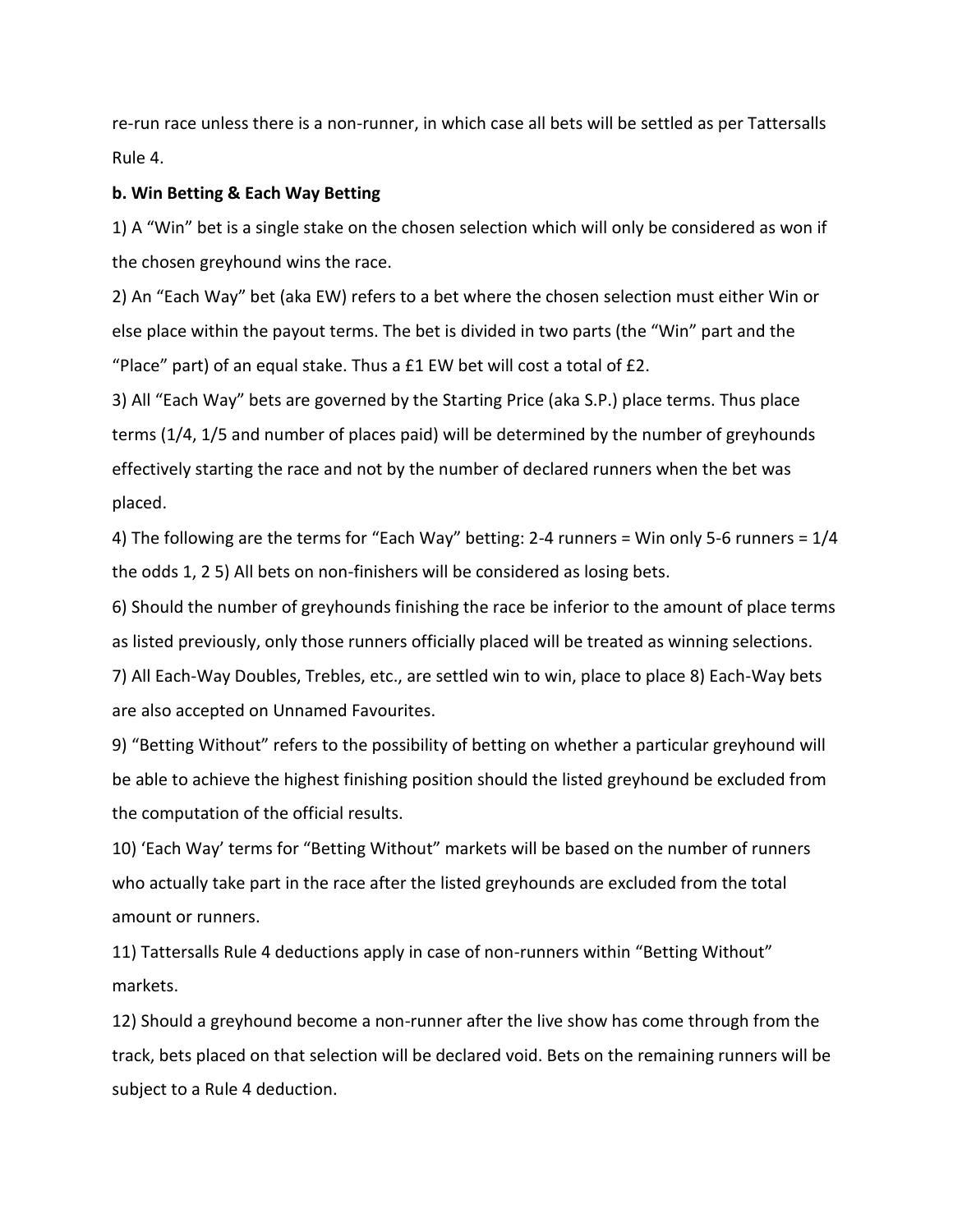#### **c. Prices - Board and Starting**

1) It is possible to select from two (2) pricing options: the price at the time of placement or else the Starting Price (SP) The SP refers to the odds for the chosen selection at the start of the race. Should betting be available during the race, the SP will be calculated based on the last available odds for the selection. It is to be noted that SP is not available for Ante Post betting (AP).

2) The alternatives to SP, Board Prices (BP) or Industry Prices (IP) are normally shown around 5 minutes prior to the race. Bets taken at BP or IP SP will result in the settlement being based on the price taken at the time of bet placement, as well as subject to the other rules stated in this section.

3) Bets are accepted in races of two (2) or more runners for named selections at the current "Board/Show Prices" as transmitted to our service by the official information service (PA), 4) Should an erroneous price be transmitted, all bets taken on outcomes with wrong odds will be settled as void and stakes will be refunded.

5) Any reference to timeframes, price availability, etc. is to be deemed as indicative and not binding. Platinum Gaming reserves the right to alter such timeframes, issue prices, as well as suspend availability of any race or betting option at its sole discretion.

### **d. Unnamed Favourite Betting**

1) Bets are accepted on the "Unnamed Favourite" only. The "Unnamed Favourite" (fav) refers to selections which are determined based on the following: a. The greyhound which is given in the SP at the lowest odds is to be considered as the "Unnamed Favourite". b. Should the SP return two greyhounds as the ones with the shortest odds the greyhound with the lowest trap number will be deemed as the "Unnamed Favourite".

2) Unless specified, should a track hold more than 1 meeting on the same day, the bet will refer for the next meeting to be ran after the bet is accepted.

#### **e. Tattersalls Rule 4**

1) Tattersalls Rule 4 is applicable in cases where a greyhound is either withdrawn, or is officially deemed by the starter not to have taken part in the race.

2) Tattersalls Rule 4 deducts a set value from winning bets in order to compensate for the withdrawal of a horse in the specific race. The size of the deduction is determined by the odds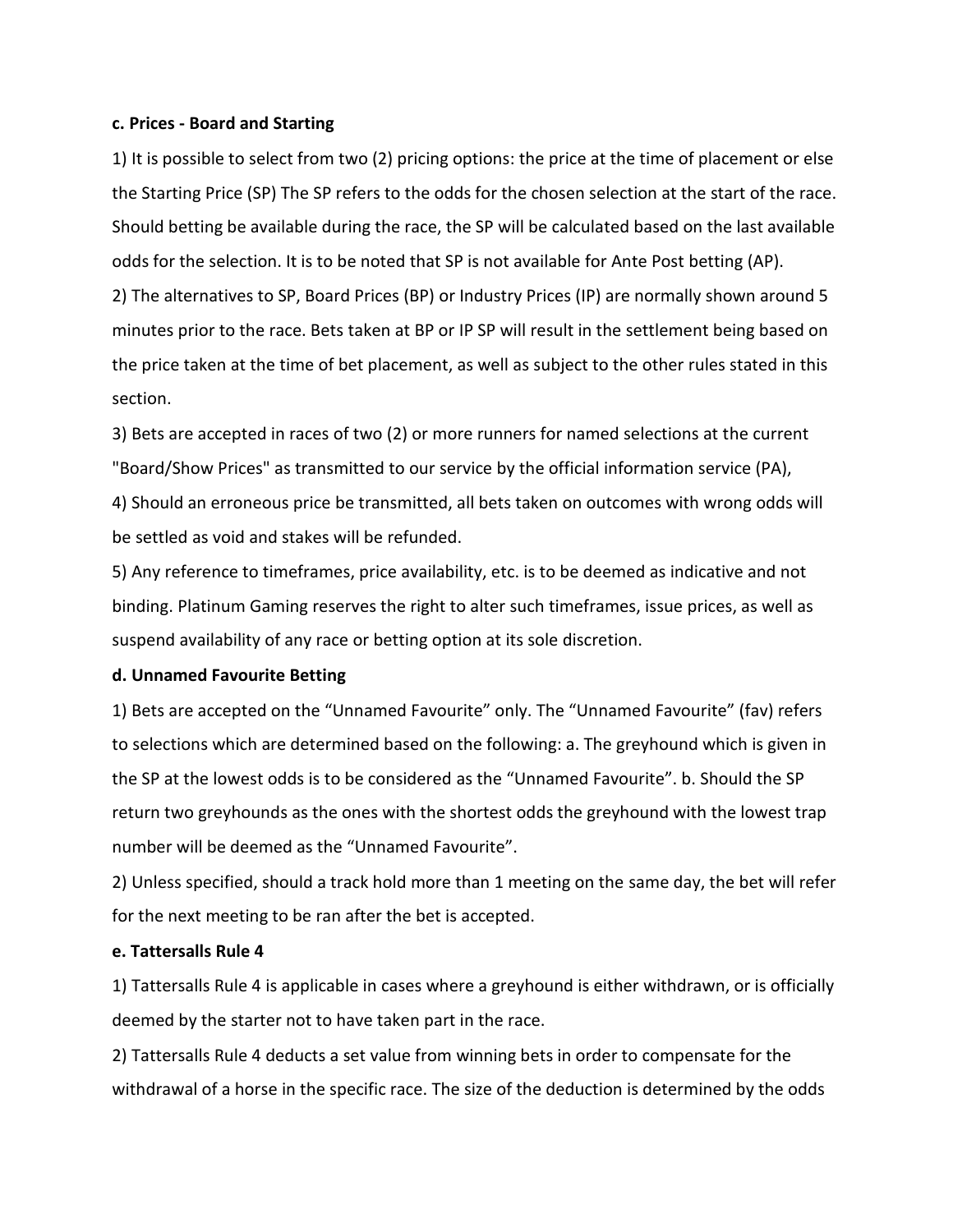(Early or Board/Show) that the horse has at the time of its withdrawal.

| Decimal odds     | <b>Fractional odds</b> | $r$ v $c$ c<br>deductions |
|------------------|------------------------|---------------------------|
| 1,12 or lower    | 1/9 or shorter         | 90%                       |
| $1.13 - 1.19$    | $1/8 - 2/11$           | 85%                       |
| $1.20 - 1.27$    | $1/5 - 1/4$            | 80%                       |
| $1.28 - 1.33$    | $7/25 - 8/25$          | 75%                       |
| $1.34 - 1.44$    | $1/3 - 11/25$          | 70%                       |
| $1.45 - 1.57$    | 4/9 - 14/25            | 65%                       |
| $1.58 - 1.66$    | 4/7 - 13/20            | 60%                       |
| $1.67 - 1.83$    | $4/6 - 4/5$            | 55%                       |
| $1.84 - 1.99$    | $5/6 - 49 - 50$        | 50%                       |
| $2.00 - 2.24$    | Evens - 31/25          | 45%                       |
| $2.25 - 2.59$    | $5/4 - 39/25$          | 40%                       |
| $2.60 - 2.79$    | $8/5 - 7/4$            | 35%                       |
| $2.80 - 3.39$    | $9/5 - 23/10$          | 30%                       |
| $3.40 - 4.19$    | $12/5 - 3/1$           | 25%                       |
| $4.20 - 5.40$    | $16/5 - 22/5$          | 20%                       |
| $5.50 - 6.99$    | $9/2 - 23/4$           | 15%                       |
| 7.00 - 10.99     | $6/1 - 9/1$            | 10%                       |
| 11.00 and higher | 10/1 and higher        | No deduction              |

 $A$ 

3) Deductions on the odds of the remaining greyhounds are based on the following:

4) The tables which are referenced above include odds listed both in decimal and fractional format. In the event that the decimal options are not covered by their fractional equivalent, Platinum Gaming reserves the right to apply the Tattersalls Rule 4 deductions based on the decimal table.

5) Races which involve more than one withdrawal be subject to a maximum deduction of 90p per £1.

# **f. Ante Post betting**

1) For a bet to be considered as an Ante Post bet (AP) it is to be placed prior to the Final Declarations being known for the race.

2) AP stakes on greyhounds which are not participating in the race will not be refunded and Tattersalls Rule 4 does not apply, unless specifically stated.

3) Should at least one of the following occurrences happen all AP bets will be declared void: a. The race is abandoned; b. The race is officially declared void; c. The conditions of the race are altered after bets are made (as defined under Tattersalls Rules).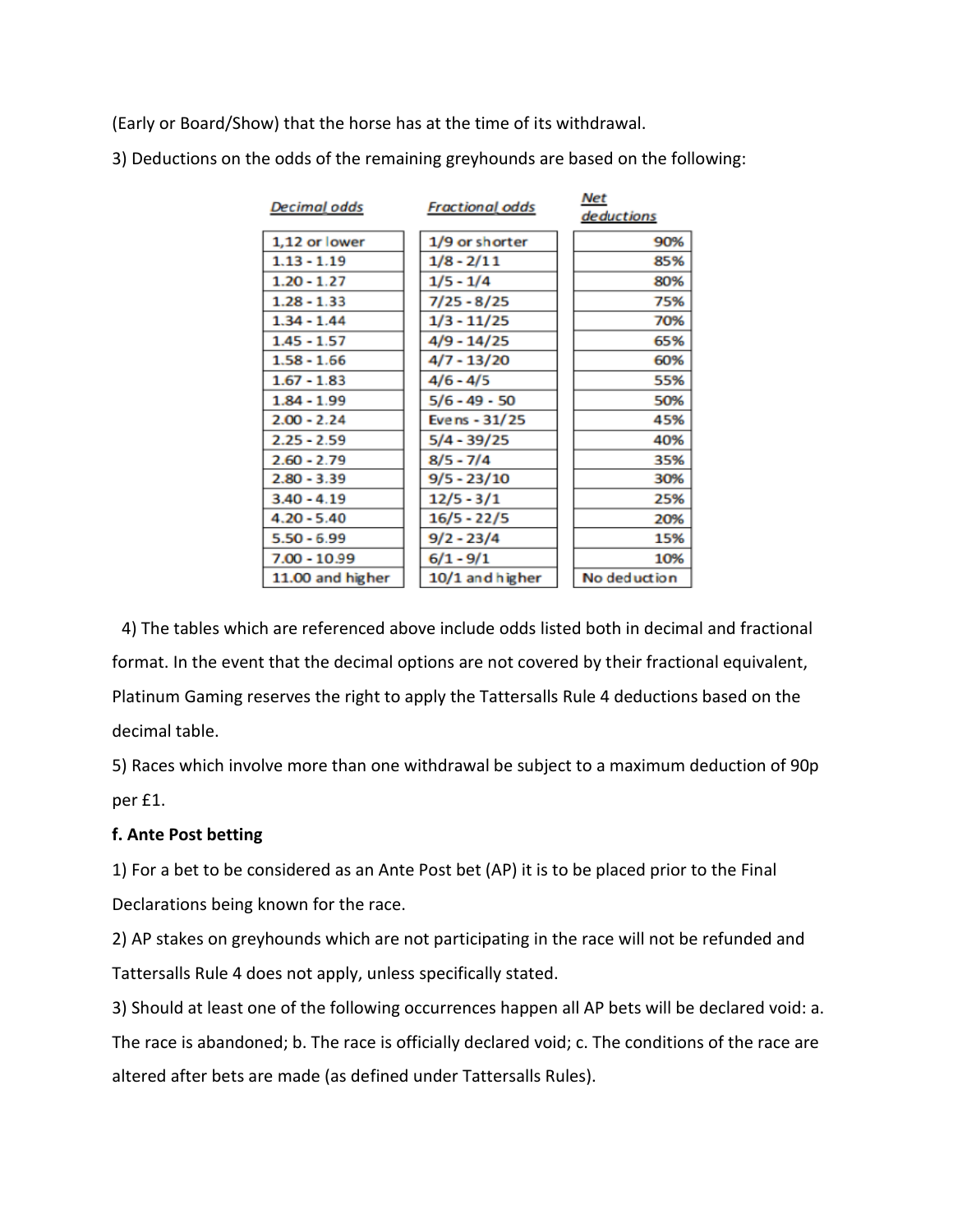4) Aside from the eventualities stated above, all AP bets will be deemed valid as much as the race to which the bet refers to is ran within 14 full days from when initially scheduled, unless other arrangements have been agreed. 5) AP bets are settled at the price and place terms applicable at the time of acceptance, Should a bet be accepted at wrong odds or Place terms, Platinum Gaming reserves the right, at its own discretion, to settle the bet as void and stakes will be refunded.

#### **g. –cast betting**

1. Forecast & Tricast Betting – General rules a. Forecasts are made available and accepted in races with 3 or more runners. Any bets taken on races which contain fewer runners will be settled as void. b. Tricasts are accepted in races

where an official computer Tricast dividend is declared. c. Should no dividend be declared, bets will be considered as a computer straight forecast on the selections chosen to finish first and second with the third being discounted. d. Forecast bets are settled in accordance with the computer SP straight forecast returns. Should for any reason a Forecast SP return is not given, bets will be considered void. e. Forecast bets must always be named. No bets on unnamed favourites are accepted and should these be taken by mistake, they will be voided. f. Stakes will be refunded on Forecast and Tricast bets involving a non-runner.

2. Straight Forecast A Straight Forecast is where it is possible to bet on the exact finishing order of the first and second placed greyhound in a race.

3. Reverse Forecast A Reverse Forecast is where it is possible to bet on the first and second placed greyhound in a race, irrespective of the finishing order. The cost of this bet is twice that of a Straight Forecast since such bet can be considered as 2 Straight Forecast bets.

4. Combination Forecast A Combination Forecast is where it is possible to choose 3 or more selections in a particular race. For the bet to be considered as won, 2 of the selected greyhounds must finish in first and second place, irrespective of which order.

5. Tricast A Tricast is where it is possible to bet on the exact finishing order of the first, second and third placed greyhound in a race.

6. Combination Tricast A Combination Tricast is where it is possible to bet on the first, second and third placed greyhound in a race, irrespective of the finishing order.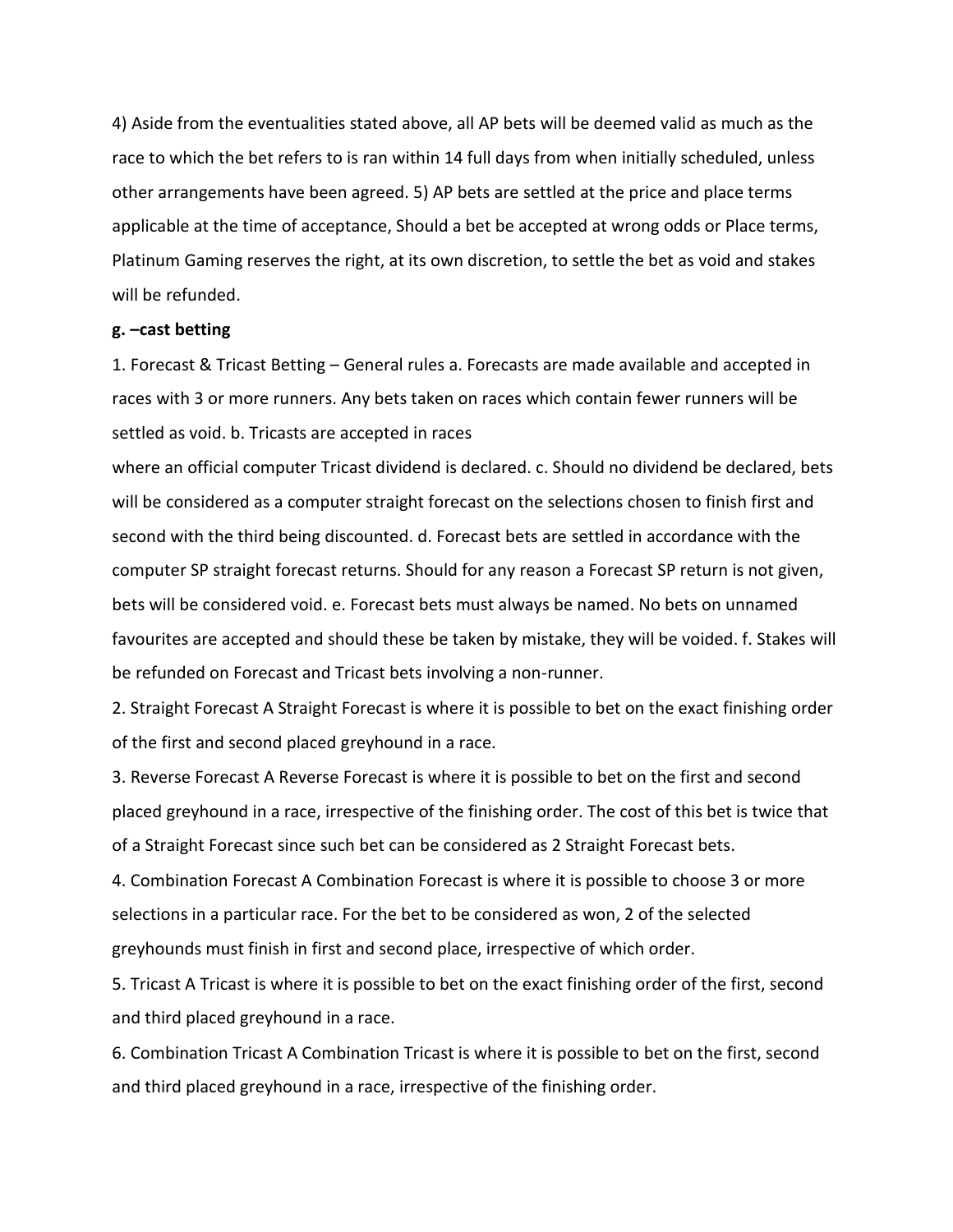### **h. Distance betting**

1. General rules (applicable to all distance betting)

a. Results for winning distance bets will be considered as the officially declared distance

between the first and second placed greyhound past the post that have completed the race.

b. The following terminology applies in 'Distance betting' o "Nose" = 0.05 of a length

o "Short Head" = 0.1 of a length

o "Head" = 0.2 of a length

o "Neck" = 0.3 of a length

o 'Half a length' = 0.5 of a length

o 'Three quarters' = 0.75 of a length

c. The maximum amount of 'lengths' in each race is 12 lengths.

2. 'Meeting Winning' distance betting

a. 'Meeting Winning' distance betting is where it possible to bet on the total winning distances in a specific meeting.

b. Should a meeting include 1 or more races which are either abandoned or declared void, all bets on this market will be declared void. Such provision will be in place unless all offers that have been decided prior to the abandonment and could not possibly be changed regardless of future events, make it possible to settle such markets. In this case bets will be settled according to the decided outcome.

c. Platinum Gaming, at its sole discretion, reserves the right to offer bets referring to a specific amount of meetings on a listed day/period. Should any of the listed meetings include 1 or more races which are either abandoned or declared

void, all bets on this market will be declared void. Such provision will be in place unless all offers that have been decided prior to the abandonment and could not possibly be changed regardless of future events, make it possible to settle such markets. In this case bets will be settled according to the decided outcome.

3. 'Race Winning' Distance betting

a. 'Race Winning' distance betting is where it possible to bet on the winning distance in a specific race.